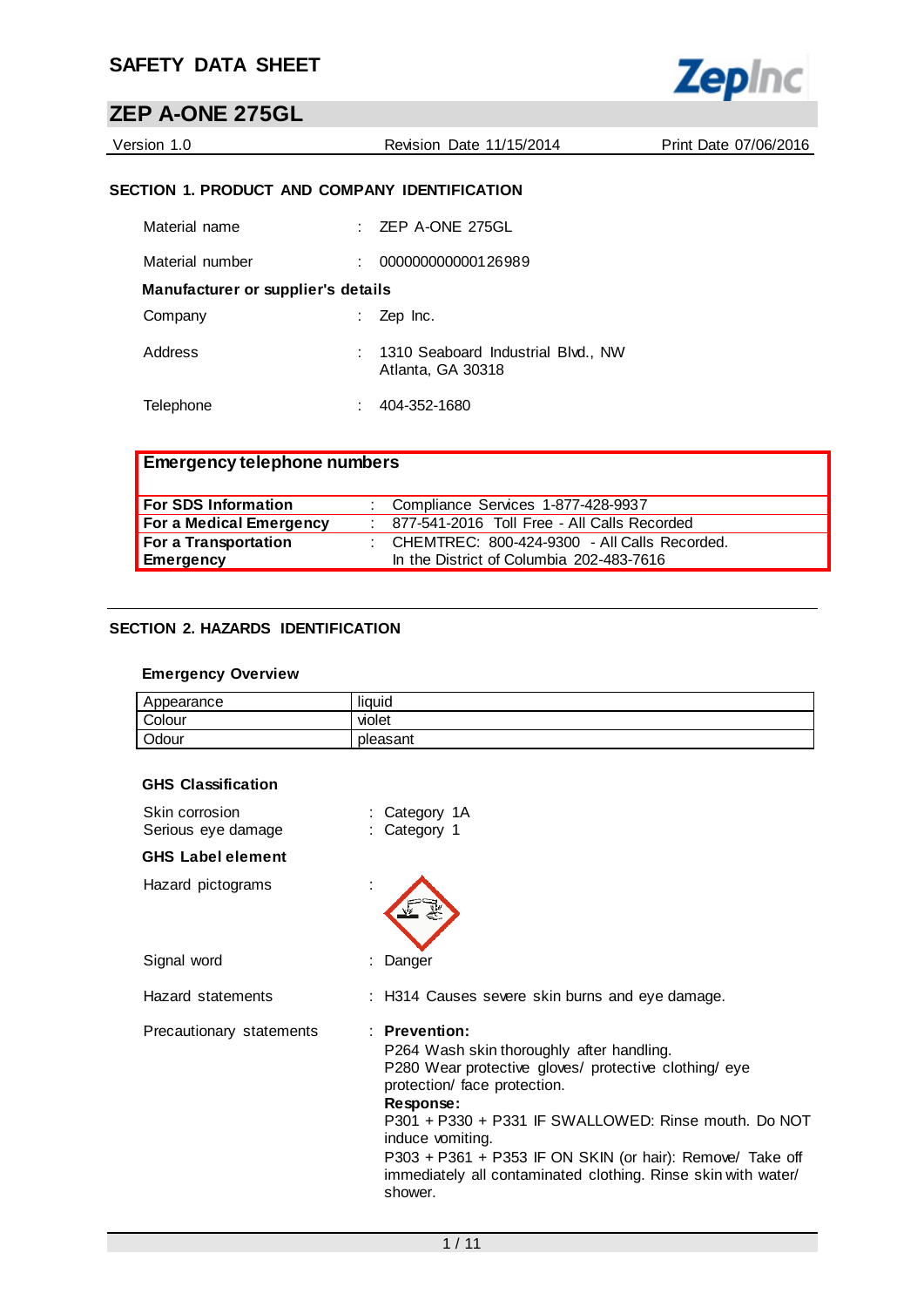# **ZEP A-ONE 275GL**

| Version 1.0                     | Revision Date 11/15/2014                                                                                                                                                                                                                                                                                                                                                                                                                                                                                                                                                                        | Print Date 07/06/2016 |
|---------------------------------|-------------------------------------------------------------------------------------------------------------------------------------------------------------------------------------------------------------------------------------------------------------------------------------------------------------------------------------------------------------------------------------------------------------------------------------------------------------------------------------------------------------------------------------------------------------------------------------------------|-----------------------|
|                                 | P304 + P340 + P310 IF INHALED: Remove victim to fresh air<br>and keep at rest in a position comfortable for breathing.<br>Immediately call a POISON CENTER or doctor/ physician.<br>P305 + P351 + P338 + P310 IF IN EYES: Rinse cautiously with<br>water for several minutes. Remove contact lenses, if present<br>and easy to do. Continue rinsing. Immediately call a POISON<br>CENTER or doctor/ physician.<br>P363 Wash contaminated clothing before reuse.<br>Storage:<br>P405 Store locked up.<br>Disposal:<br>P501 Dispose of contents/container in accordance with local<br>regulation. |                       |
| <b>Potential Health Effects</b> |                                                                                                                                                                                                                                                                                                                                                                                                                                                                                                                                                                                                 |                       |
| Carcinogenicity:                |                                                                                                                                                                                                                                                                                                                                                                                                                                                                                                                                                                                                 |                       |
| <b>IARC</b>                     | Group 2B: Possibly carcinogenic to humans                                                                                                                                                                                                                                                                                                                                                                                                                                                                                                                                                       |                       |
|                                 | trisodium nitrilotriacetate                                                                                                                                                                                                                                                                                                                                                                                                                                                                                                                                                                     | 5064-31-3             |
| <b>ACGIH</b>                    | (Solution)<br>Confirmed animal carcinogen with unknown relevance to<br>humans                                                                                                                                                                                                                                                                                                                                                                                                                                                                                                                   |                       |
|                                 | 2-butoxyethanol                                                                                                                                                                                                                                                                                                                                                                                                                                                                                                                                                                                 | 111-76-2              |
| <b>OSHA</b>                     | No component of this product present at levels greater than or<br>equal to 0.1% is identified as a carcinogen or potential<br>carcinogen by OSHA.                                                                                                                                                                                                                                                                                                                                                                                                                                               |                       |
| <b>NTP</b>                      | No component of this product present at levels greater than or<br>equal to 0.1% is identified as a known or anticipated carcinogen<br>by NTP.                                                                                                                                                                                                                                                                                                                                                                                                                                                   |                       |

#### **SECTION 3. COMPOSITION/INFORMATION ON INGREDIENTS**

Substance / Mixture : Mixture

## **Hazardous components**

| <b>Chemical Name</b>                    | CAS-No.    | Concentration [%] |
|-----------------------------------------|------------|-------------------|
| tetrasodium ethylenediaminetetraacetate | 64-02-8    | $>= 5 - < 10$     |
| 2-butoxyethanol                         | 111-76-2   | $>= 1 - 5$        |
| sodium xylenesulphonate                 | 1300-72-7  | $>= 1 - 5$        |
| Alcohols, C10-14, ethoxylated           | 66455-15-0 | $>= 1 - 5$        |
| disodium metasilicate                   | 6834-92-0  | $>= 1 - 5$        |
| 2-(2-butoxyethoxy)ethanol               | 112-34-5   | $>= 1 - 5$        |
| trisodium nitrilotriacetate (Solution)  | 5064-31-3  | $>= 0.1 - 1$      |

## **SECTION 4. FIRST AID MEASURES**

| General advice | : Move out of dangerous area.<br>Consult a physician.<br>Show this safety data sheet to the doctor in attendance.<br>Do not leave the victim unattended. |
|----------------|----------------------------------------------------------------------------------------------------------------------------------------------------------|
| If inhaled     | : If unconscious place in recovery position and seek medical                                                                                             |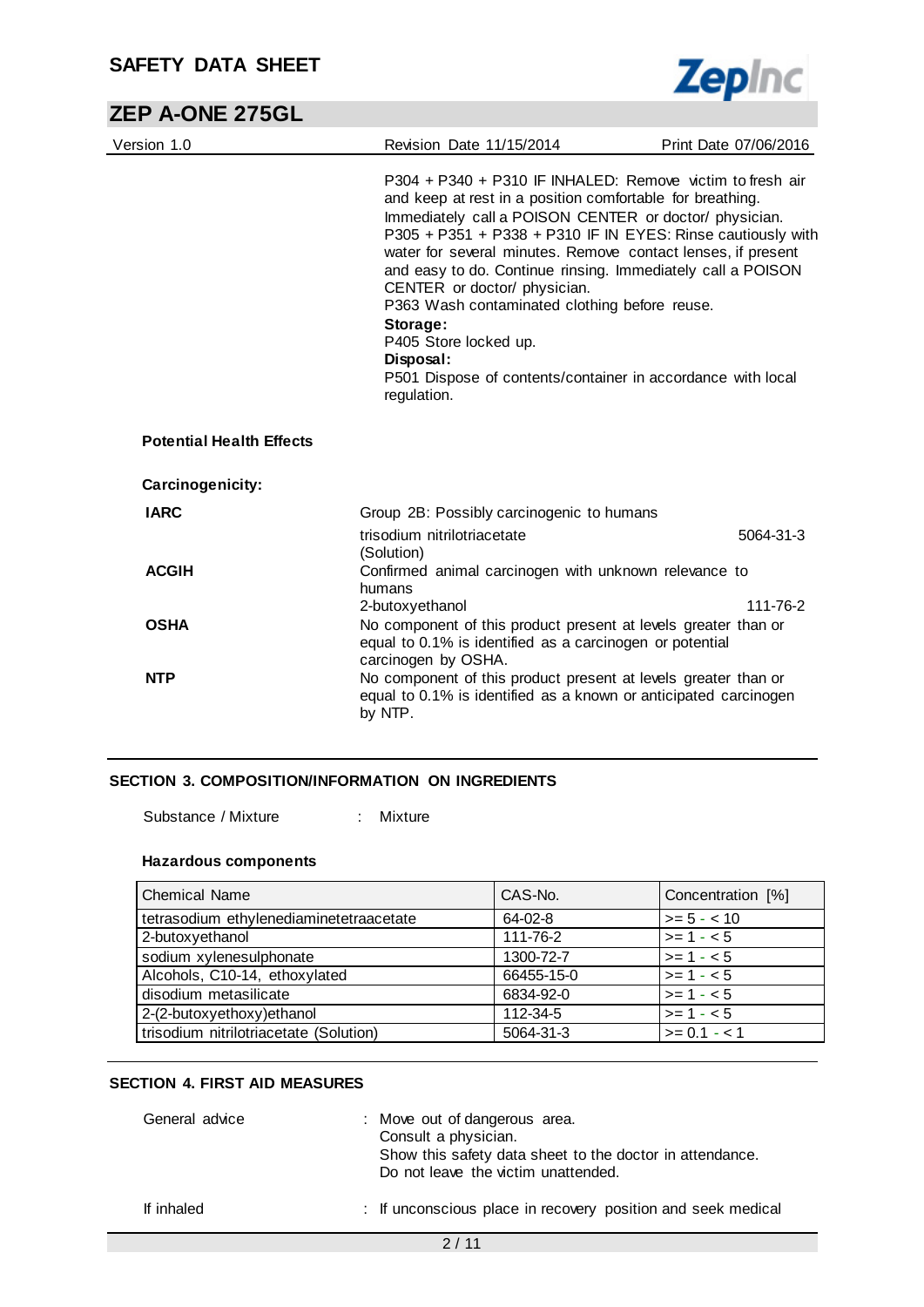

# **ZEP A-ONE 275GL**

| Version 1.0             | Revision Date 11/15/2014                                                                                                                                                                                                                                                                                                                                                                              | Print Date 07/06/2016 |
|-------------------------|-------------------------------------------------------------------------------------------------------------------------------------------------------------------------------------------------------------------------------------------------------------------------------------------------------------------------------------------------------------------------------------------------------|-----------------------|
|                         | advice.<br>If symptoms persist, call a physician.                                                                                                                                                                                                                                                                                                                                                     |                       |
| In case of skin contact | : Immediate medical treatment is necessary as untreated<br>wounds from corrosion of the skin heal slowly and with<br>difficulty.<br>If on skin, rinse well with water.<br>If on clothes, remove clothes.                                                                                                                                                                                              |                       |
| In case of eye contact  | : Small amounts splashed into eyes can cause irreversible<br>tissue damage and blindness.<br>In the case of contact with eyes, rinse immediately with plenty<br>of water and seek medical advice.<br>Continue rinsing eyes during transport to hospital.<br>Remove contact lenses.<br>Protect unharmed eye.<br>Keep eye wide open while rinsing.<br>If eye irritation persists, consult a specialist. |                       |
| If swallowed            | : Clean mouth with water and drink afterwards plenty of water.<br>Keep respiratory tract clear.<br>Do NOT induce vomiting.<br>Do not give milk or alcoholic beverages.<br>Never give anything by mouth to an unconscious person.<br>If symptoms persist, call a physician.<br>Take victim immediately to hospital.                                                                                    |                       |

### **SECTION 5. FIREFIGHTING MEASURES**

| Suitable extinguishing media                     | : Use water spray, alcohol-resistant foam, dry chemical or<br>carbon dioxide.                                                                                                                                                   |
|--------------------------------------------------|---------------------------------------------------------------------------------------------------------------------------------------------------------------------------------------------------------------------------------|
| Unsuitable extinguishing<br>media                | : High volume water jet                                                                                                                                                                                                         |
| Specific hazards during<br>firefighting          | : Do not allow run-off from fire fighting to enter drains or water<br>courses.                                                                                                                                                  |
| Hazardous combustion<br>products                 | : Carbon dioxide (CO2)<br>Carbon monoxide<br>Nitrogen oxides (NOx)<br>Smoke<br>Sulphur oxides                                                                                                                                   |
| Specific extinguishing<br>methods                | : Use extinguishing measures that are appropriate to local<br>circumstances and the surrounding environment.                                                                                                                    |
| Further information                              | : Collect contaminated fire extinguishing water separately. This<br>must not be discharged into drains.<br>Fire residues and contaminated fire extinguishing water must<br>be disposed of in accordance with local regulations. |
| Special protective equipment<br>for firefighters | : Wear self-contained breathing apparatus for firefighting if<br>necessary.                                                                                                                                                     |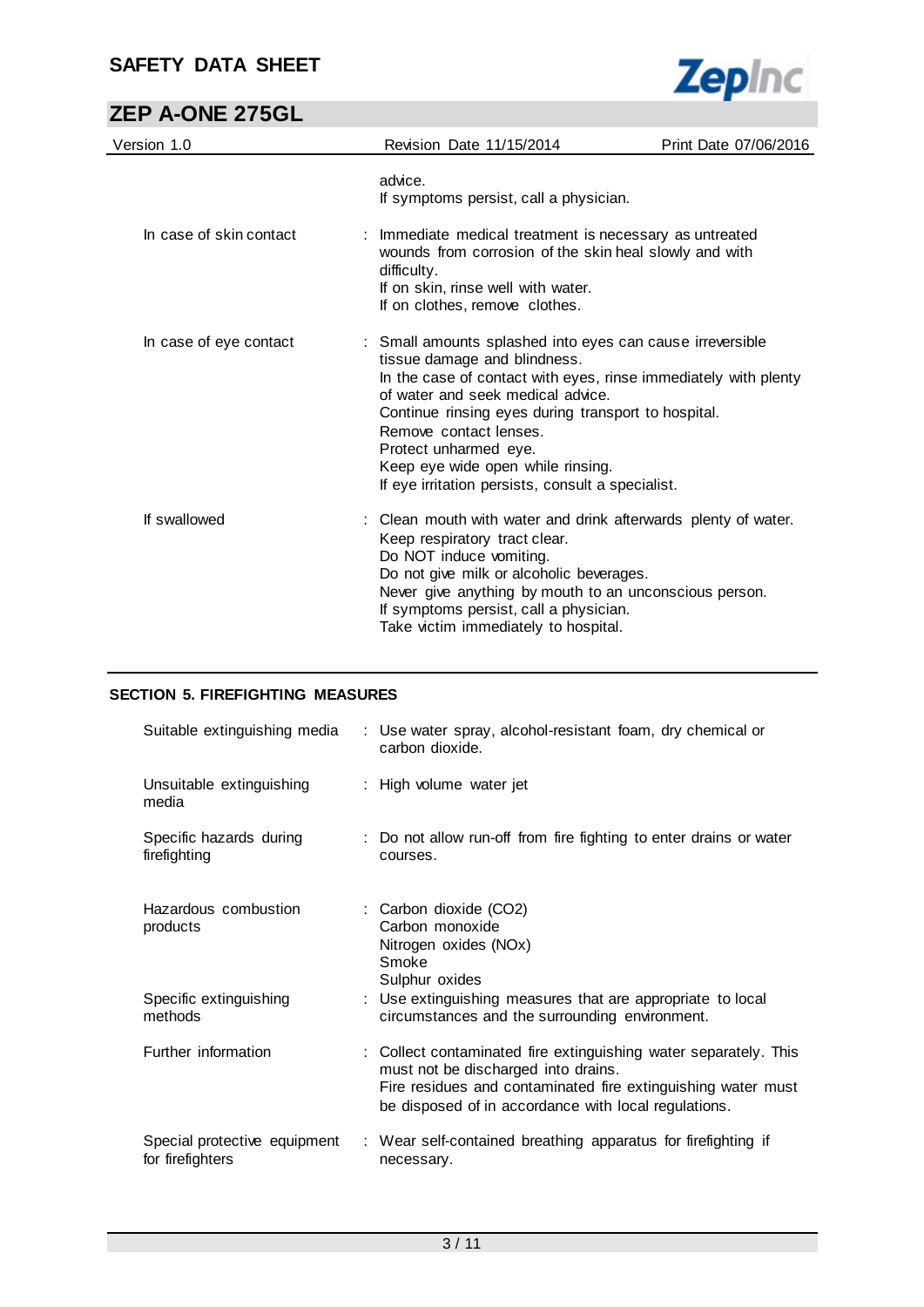# **ZEP A-ONE 275GL**

Version 1.0 Revision Date 11/15/2014 Print Date 07/06/2016

**Zepinc** 

#### **SECTION 6. ACCIDENTAL RELEASE MEASURES**

| Personal precautions,<br>protective equipment and<br>emergency procedures | : Use personal protective equipment.                                                                                                                                                         |
|---------------------------------------------------------------------------|----------------------------------------------------------------------------------------------------------------------------------------------------------------------------------------------|
| Environmental precautions                                                 | : Prevent product from entering drains.<br>Prevent further leakage or spillage if safe to do so.<br>If the product contaminates rivers and lakes or drains inform<br>respective authorities. |
| Methods and materials for<br>containment and cleaning up                  | : Soak up with inert absorbent material (e.g. sand, silica gel,<br>acid binder, universal binder, sawdust).<br>Keep in suitable, closed containers for disposal.                             |

#### **SECTION 7. HANDLING AND STORAGE**

| Advice on safe handling     | : Do not breathe vapours/dust.<br>Avoid exposure - obtain special instructions before use.<br>Avoid contact with skin and eyes.<br>For personal protection see section 8.<br>Smoking, eating and drinking should be prohibited in the<br>application area.<br>To avoid spills during handling keep bottle on a metal tray.<br>Dispose of rinse water in accordance with local and national<br>regulations. |
|-----------------------------|------------------------------------------------------------------------------------------------------------------------------------------------------------------------------------------------------------------------------------------------------------------------------------------------------------------------------------------------------------------------------------------------------------|
| Conditions for safe storage | : Keep container tightly closed in a dry and well-ventilated<br>place.<br>Observe label precautions.<br>Electrical installations / working materials must comply with<br>the technological safety standards.                                                                                                                                                                                               |
| Materials to avoid          | : Oxidizing agents<br>Do not store near acids.                                                                                                                                                                                                                                                                                                                                                             |

#### **SECTION 8. EXPOSURE CONTROLS/PERSONAL PROTECTION**

#### **Components with workplace control parameters**

| Components      | CAS-No.  | Value type<br>(Form of<br>exposure) | Control<br>parameters /<br>Permissible<br>concentration | <b>Basis</b> |
|-----------------|----------|-------------------------------------|---------------------------------------------------------|--------------|
| 2-butoxyethanol | 111-76-2 | <b>TWA</b>                          | 20 ppm                                                  | <b>ACGIH</b> |
|                 |          | <b>TWA</b>                          | 5 ppm<br>24 mg/m3                                       | NIOSH REL    |
|                 |          | <b>TWA</b>                          | 50 ppm<br>240 mg/m3                                     | OSHA Z-1     |
|                 |          | <b>TWA</b>                          | 25 ppm<br>120 mg/m3                                     | OSHA P0      |

### **Biological occupational exposure limits**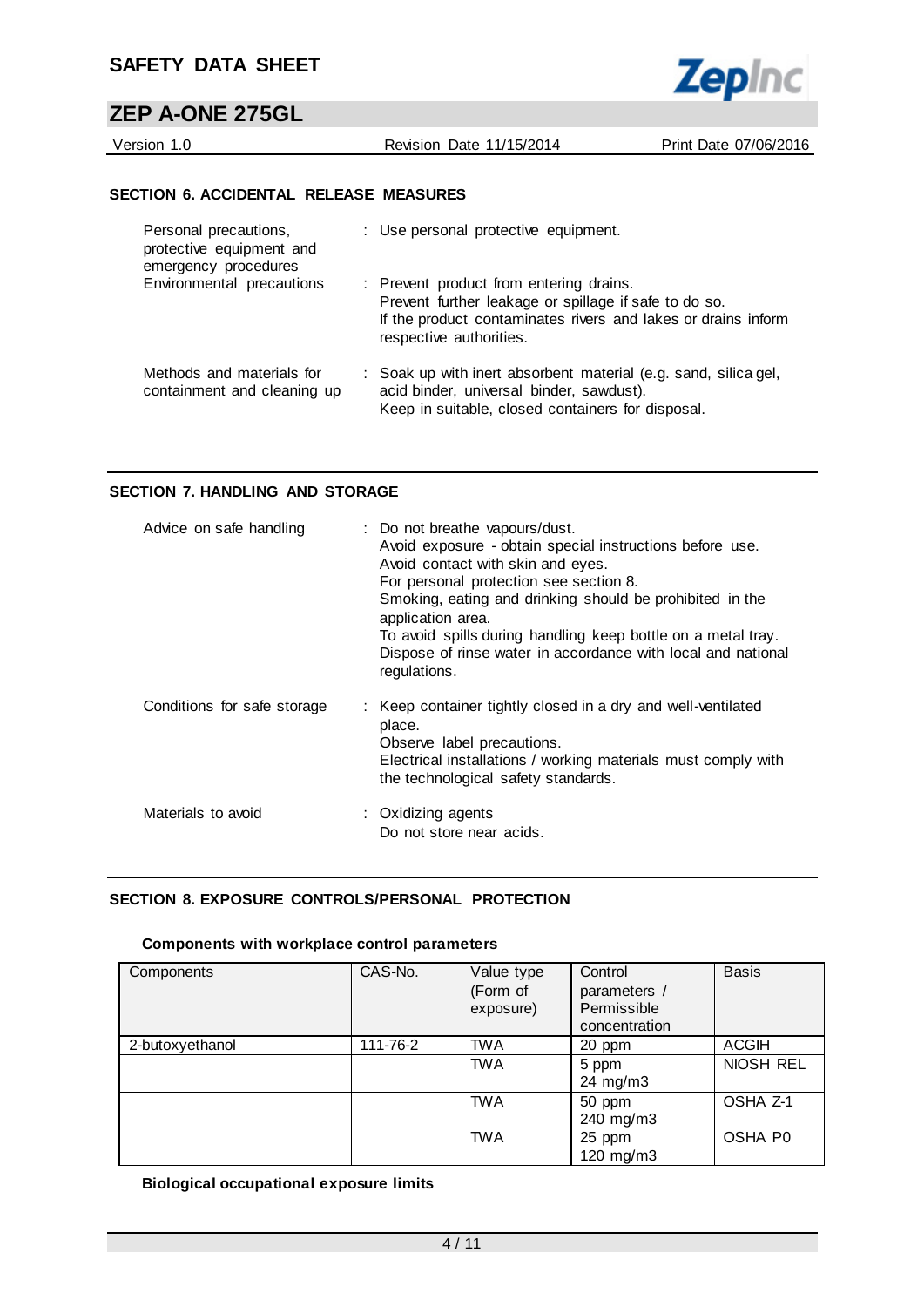

# **ZEP A-ONE 275GL**

| Version 1.0                   | Revision Date 11/15/2014<br>Print Date 07/06/2016 |                                                            |                   |           |                                                              |                  |
|-------------------------------|---------------------------------------------------|------------------------------------------------------------|-------------------|-----------|--------------------------------------------------------------|------------------|
|                               |                                                   |                                                            |                   |           |                                                              |                  |
| Component                     | CAS-No.                                           | Control                                                    | <b>Biological</b> | Sampling  | Permissible                                                  | <b>Basis</b>     |
|                               |                                                   | parameters                                                 | specimen          | time      | concentration                                                |                  |
| 2-BUTOXYE THANOL              | 111-76-2                                          | <b>Butoxyacetic</b>                                        | Urine             | End of    | $200$ mg/g                                                   | <b>ACGIH BEI</b> |
|                               |                                                   | acid (BAA)                                                 |                   | shift (As |                                                              |                  |
|                               |                                                   |                                                            |                   | soon as   |                                                              |                  |
|                               |                                                   |                                                            |                   | possible  |                                                              |                  |
|                               |                                                   |                                                            |                   | after     |                                                              |                  |
|                               |                                                   |                                                            |                   | exposure  |                                                              |                  |
|                               |                                                   |                                                            |                   | ceases)   |                                                              |                  |
| Remarks:<br>Creatinine        |                                                   |                                                            |                   |           |                                                              |                  |
|                               |                                                   |                                                            |                   |           |                                                              |                  |
| Personal protective equipment |                                                   |                                                            |                   |           |                                                              |                  |
|                               |                                                   |                                                            |                   |           |                                                              |                  |
| Respiratory protection        |                                                   | : In the case of vapour formation use a respirator with an |                   |           |                                                              |                  |
|                               |                                                   | approved filter.                                           |                   |           |                                                              |                  |
|                               |                                                   |                                                            |                   |           |                                                              |                  |
|                               |                                                   |                                                            |                   |           |                                                              |                  |
| Hand protection               |                                                   |                                                            |                   |           |                                                              |                  |
| <b>Remarks</b>                |                                                   | with the producers of the protective gloves.               |                   |           | The suitability for a specific workplace should be discussed |                  |

| Eye protection           | : Eye wash bottle with pure water<br>Tightly fitting safety goggles<br>Wear face-shield and protective suit for abnormal processing<br>problems. |
|--------------------------|--------------------------------------------------------------------------------------------------------------------------------------------------|
| Skin and body protection | : impervious clothing<br>Choose body protection according to the amount and<br>concentration of the dangerous substance at the work place.       |
| Hygiene measures         | : When using do not eat or drink.<br>When using do not smoke.<br>Wash hands before breaks and at the end of workday.                             |

## **SECTION 9. PHYSICAL AND CHEMICAL PROPERTIES**

| Appearance                   | : liquid            |
|------------------------------|---------------------|
| Colour                       | : violet            |
| Odour                        | : pleasant          |
| Odour Threshold              | : no data available |
| рH                           | $: \;$ 12.5 - 13.0  |
| Melting point/freezing point | : no data available |
| Boiling point                | : 104.44 °C         |
| Flash point                  |                     |
|                              | does not flash      |
| Evaporation rate             | : 1                 |
|                              |                     |
| Upper explosion limit        | : no data available |
| Lower explosion limit        | : no data available |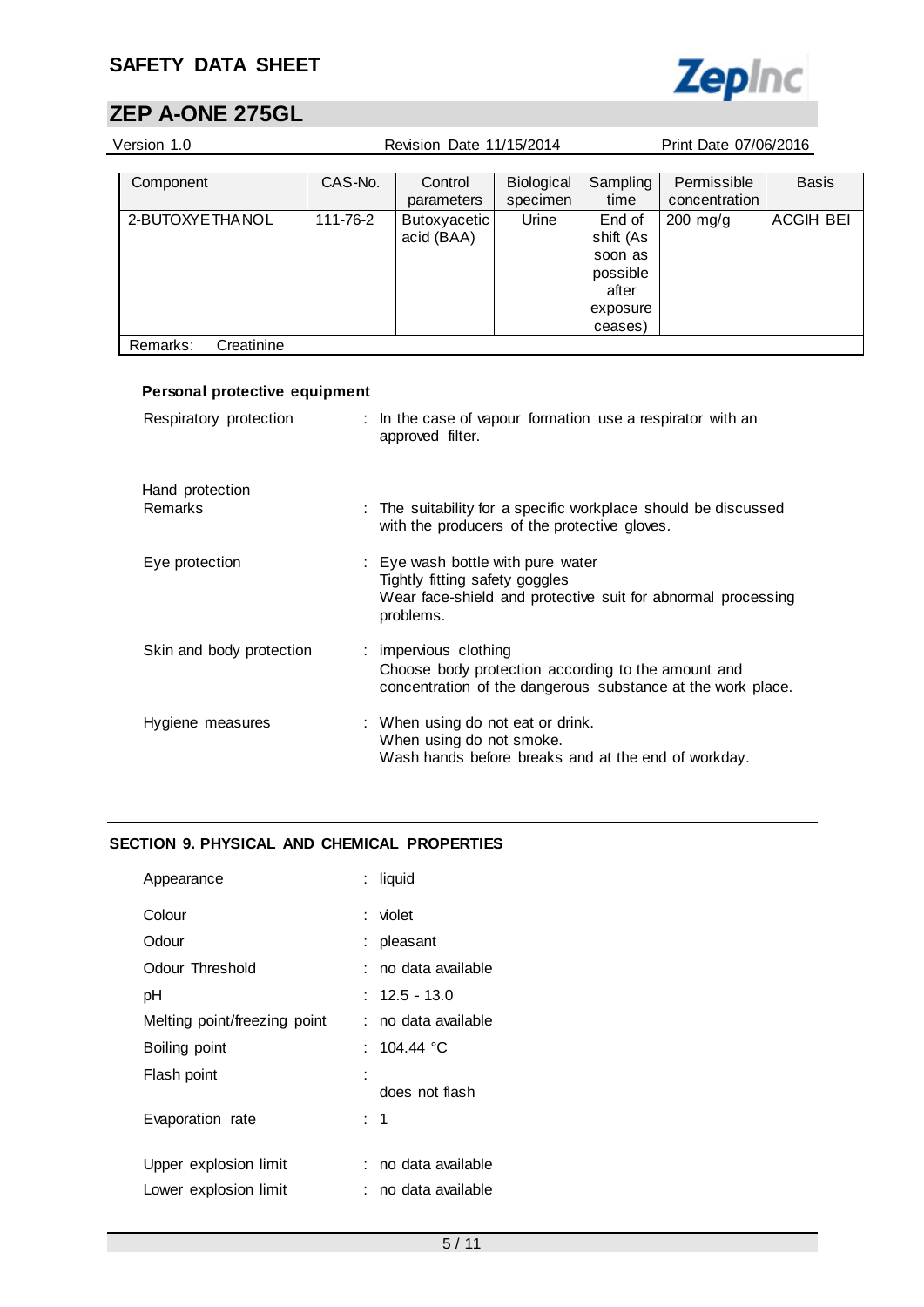

# **ZEP A-ONE 275GL**

| Revision Date 11/15/2014    | Print Date 07/06/2016 |
|-----------------------------|-----------------------|
| : no data available         |                       |
| : no data available         |                       |
| : 1.081 g/cm3               |                       |
|                             |                       |
| : soluble                   |                       |
| : no data available         |                       |
| : not determined            |                       |
| : no data available         |                       |
|                             |                       |
| : 5 mm2/s (20 $^{\circ}$ C) |                       |
|                             |                       |

## **SECTION 10. STABILITY AND REACTIVITY**

| Reactivity                            | : Stable                                                                |
|---------------------------------------|-------------------------------------------------------------------------|
| Chemical stability                    | $\therefore$ Stable under normal conditions.                            |
| Possibility of hazardous<br>reactions | : No decomposition if stored and applied as directed.                   |
| Conditions to avoid                   | ∶no data available                                                      |
| Incompatible materials                | : Oxidizing agents<br>Acids                                             |
| Hazardous decomposition<br>products   | : Carbon monoxide, carbon dioxide and unburned<br>hydrocarbons (smoke). |

### **SECTION 11. TOXICOLOGICAL INFORMATION**

#### **Acute toxicity**

| <b>Product:</b>           |                                                                                                                        |
|---------------------------|------------------------------------------------------------------------------------------------------------------------|
| Acute oral toxicity       | : Acute toxicity estimate : 4,031 mg/kg<br>Method: Calculation method                                                  |
| Acute inhalation toxicity | : Acute toxicity estimate : $> 40$ mg/l<br>Exposure time: 4 h<br>Test atmosphere: vapour<br>Method: Calculation method |
| Acute dermal toxicity     | : Acute toxicity estimate : $> 5,000$ mg/kg<br>Method: Calculation method                                              |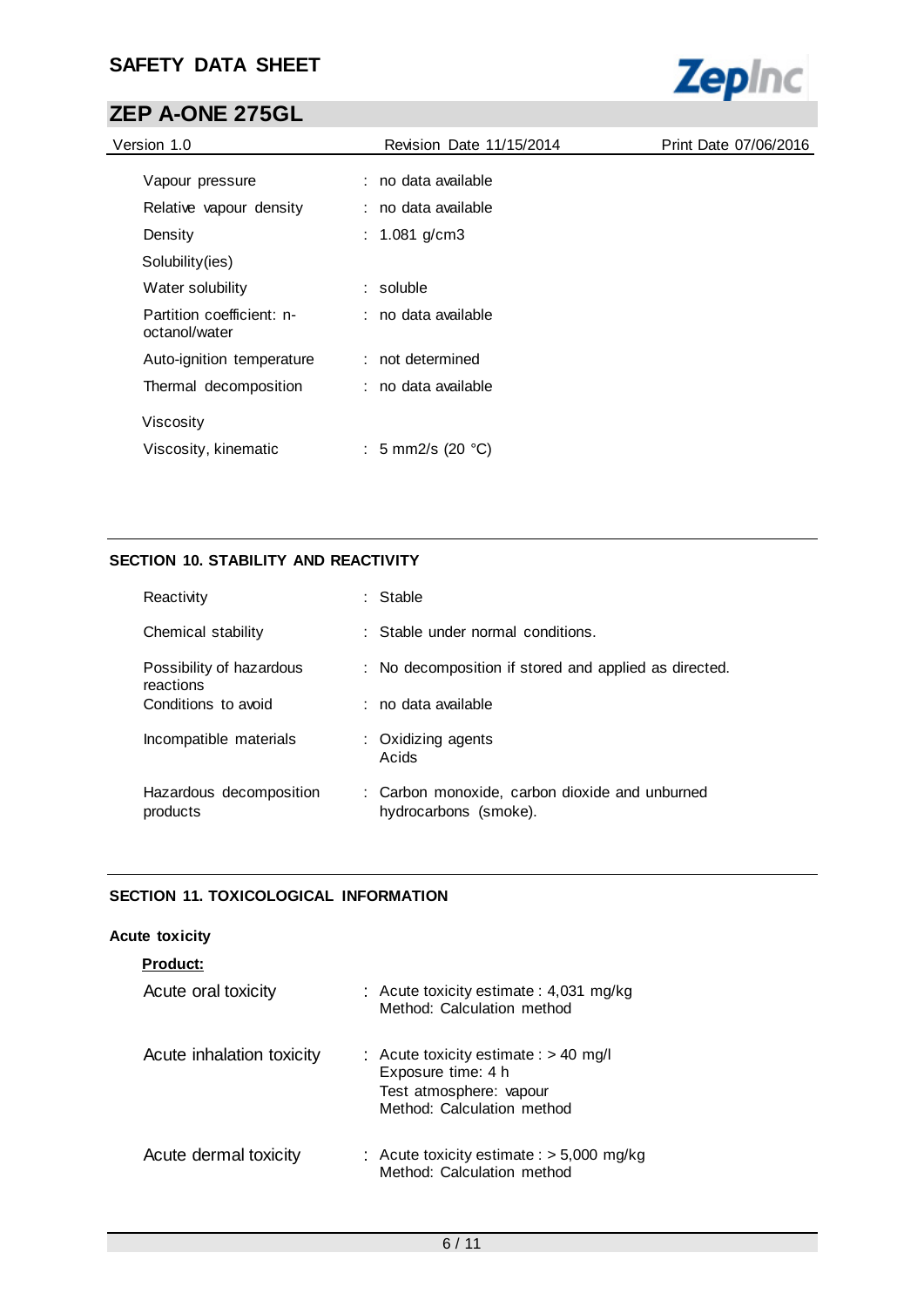

Version 1.0 Revision Date 11/15/2014 Print Date 07/06/2016

**Zepinc** 

#### **Components:**

## **disodium metasilicate:**

Acute oral toxicity : LD50 rat: 1,153 mg/kg

#### **Skin corrosion/irritation**

#### **Product:**

Remarks: Extremely corrosive and destructive to tissue.

#### **Serious eye damage/eye irritation**

#### **Product:**

Remarks: May cause irreversible eye damage.

#### **Respiratory or skin sensitisation**

no data available

**Germ cell mutagenicity**

no data available

#### **Carcinogenicity**

#### **Product:**

| Carcinogenicity - | : Not classifiable as a human carcinogen. |
|-------------------|-------------------------------------------|
| Assessment        |                                           |

#### **Reproductive toxicity**

no data available

**tetrasodium ethylenediaminetetraacetate: 2-butoxyethanol: sodium xylenesulphonate: Alcohols, C10-14, ethoxylated: disodium metasilicate: 2-(2-butoxyethoxy)ethanol: trisodium nitrilotriacetate (Solution):**

#### **STOT - single exposure**

no data available

### **STOT - repeated exposure**

no data available

#### **Aspiration toxicity**

no data available

#### **Further information**

#### **Product:**

Remarks: no data available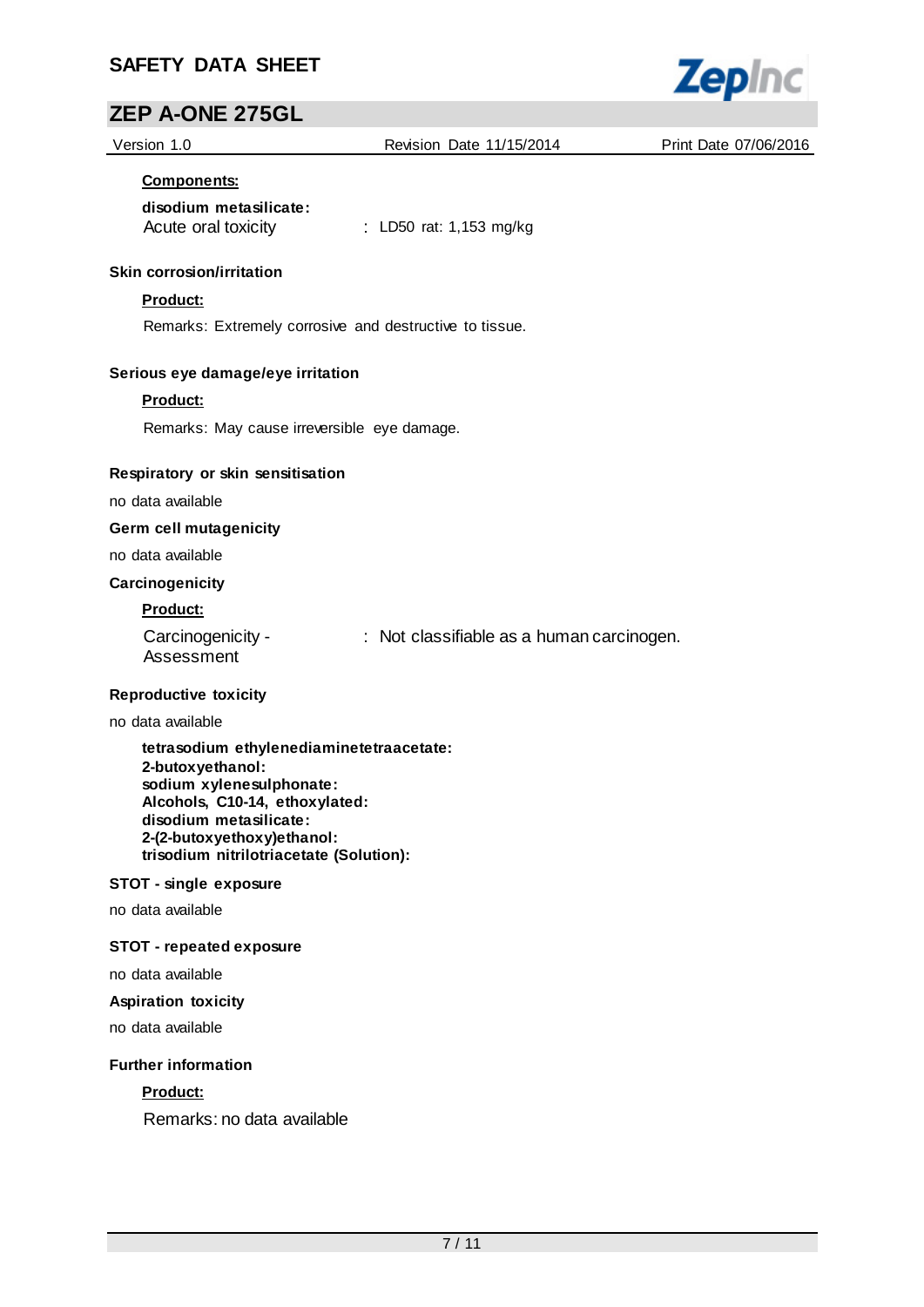# **ZEP A-ONE 275GL**

Version 1.0 Revision Date 11/15/2014 Print Date 07/06/2016

**Zepinc** 

## **SECTION 12. ECOLOGICAL INFORMATION**

#### **Ecotoxicity**

no data available

#### **Persistence and degradability**

### no data available **Bioaccumulative potential**

## **Product:**

| Partition coefficient: n-<br>octanol/water<br><b>Components:</b><br>2-(2-butoxyethoxy)ethanol:<br>Partition coefficient: n- : Pow: 1<br>octanol/water | $\therefore$ Remarks: no data available                                                                                                                               |
|-------------------------------------------------------------------------------------------------------------------------------------------------------|-----------------------------------------------------------------------------------------------------------------------------------------------------------------------|
| <b>Mobility in soil</b>                                                                                                                               |                                                                                                                                                                       |
| no data available                                                                                                                                     |                                                                                                                                                                       |
| Other adverse effects                                                                                                                                 |                                                                                                                                                                       |
| no data available<br><u>Product:</u>                                                                                                                  |                                                                                                                                                                       |
| Regulation                                                                                                                                            | 40 CFR Protection of Environment; Part 82 Protection of<br>Stratospheric Ozone - CAA Section 602 Class I<br><b>Substances</b>                                         |
| Remarks                                                                                                                                               | This product neither contains, nor was manufactured<br>with a Class I or Class II ODS as defined by the U.S.<br>Clean Air Act Section 602 (40 CFR 82, Subpt. A, App.A |

#### Additional ecological information : no data available

 $+$  B).

#### **SECTION 13. DISPOSAL CONSIDERATIONS**

| Disposal methods       |                                                                                                                                                                                 |
|------------------------|---------------------------------------------------------------------------------------------------------------------------------------------------------------------------------|
| Waste from residues    | : Do not dispose of waste into sewer.<br>Do not contaminate ponds, waterways or ditches with<br>chemical or used container.<br>Dispose of in accordance with local regulations. |
| Contaminated packaging | : Empty remaining contents.<br>Dispose of as unused product.<br>Do not re-use empty containers.                                                                                 |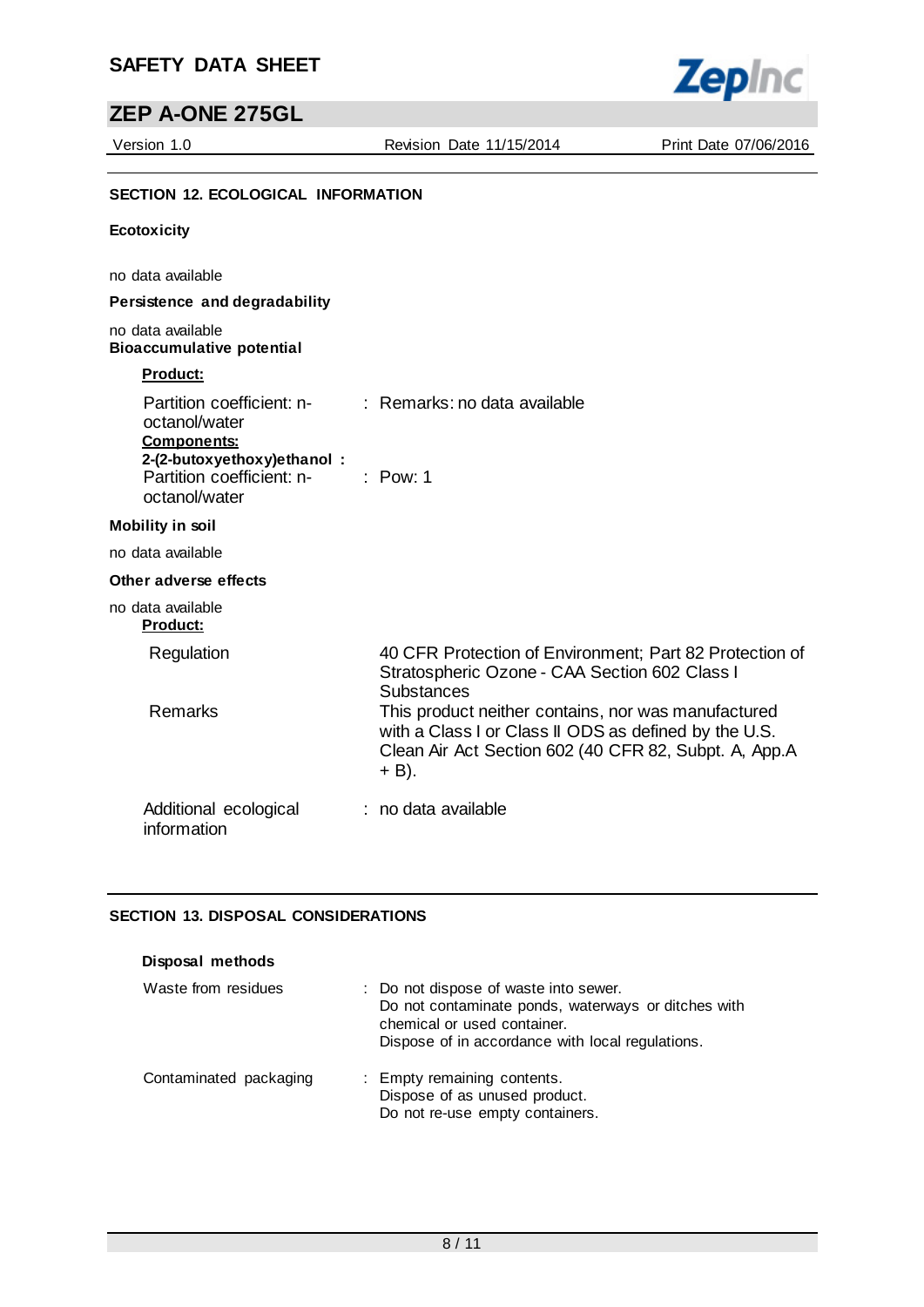## **ZEP A-ONE 275GL**

Version 1.0 Revision Date 11/15/2014 Print Date 07/06/2016

**Zepinc** 

#### **SECTION 14. TRANSPORT INFORMATION**

#### **International regulation**

**UNRTDG** Not regulated as a dangerous good

**IATA-DGR** Not regulated as a dangerous good

**IMDG-Code** Not regulated as a dangerous good

#### **Transport in bulk according to Annex II of MARPOL 73/78 and the IBC Code**

Not applicable for product as supplied.

#### **National Regulations**

**49 CFR** Not regulated as a dangerous good

#### **Special precautions for user**

not applicable

### **SECTION 15. REGULATORY INFORMATION**

### **EPCRA - Emergency Planning and Community Right-to-Know Act**

#### **CERCLA Reportable Quantity**

| Components      | CAS-No.  |       | Component RQ   Calculated product RQ |
|-----------------|----------|-------|--------------------------------------|
|                 |          | (lbs) | (Ibs)                                |
| ethane-1.2-diol | 107-21-1 | 5000  |                                      |

\*: Calculated RQ exceeds reasonably attainable upper limit.

#### **SARA 304 Extremely Hazardous Substances Reportable Quantity**

This material does not contain any components with a section 304 EHS RQ.

| SARA 311/312 Hazards | : Acute Health Hazard                                                                                                                                                                                  |
|----------------------|--------------------------------------------------------------------------------------------------------------------------------------------------------------------------------------------------------|
| <b>SARA 302</b>      | : SARA 302: No chemicals in this material are subject to the<br>reporting requirements of SARA Title III, Section 302.                                                                                 |
| <b>SARA 313</b>      | : SARA 313: This material does not contain any chemical<br>components with known CAS numbers that exceed the<br>threshold (De Minimis) reporting levels established by SARA<br>Title III, Section 313. |
| California Prop 65   | This product does not contain any chemicals known to State of                                                                                                                                          |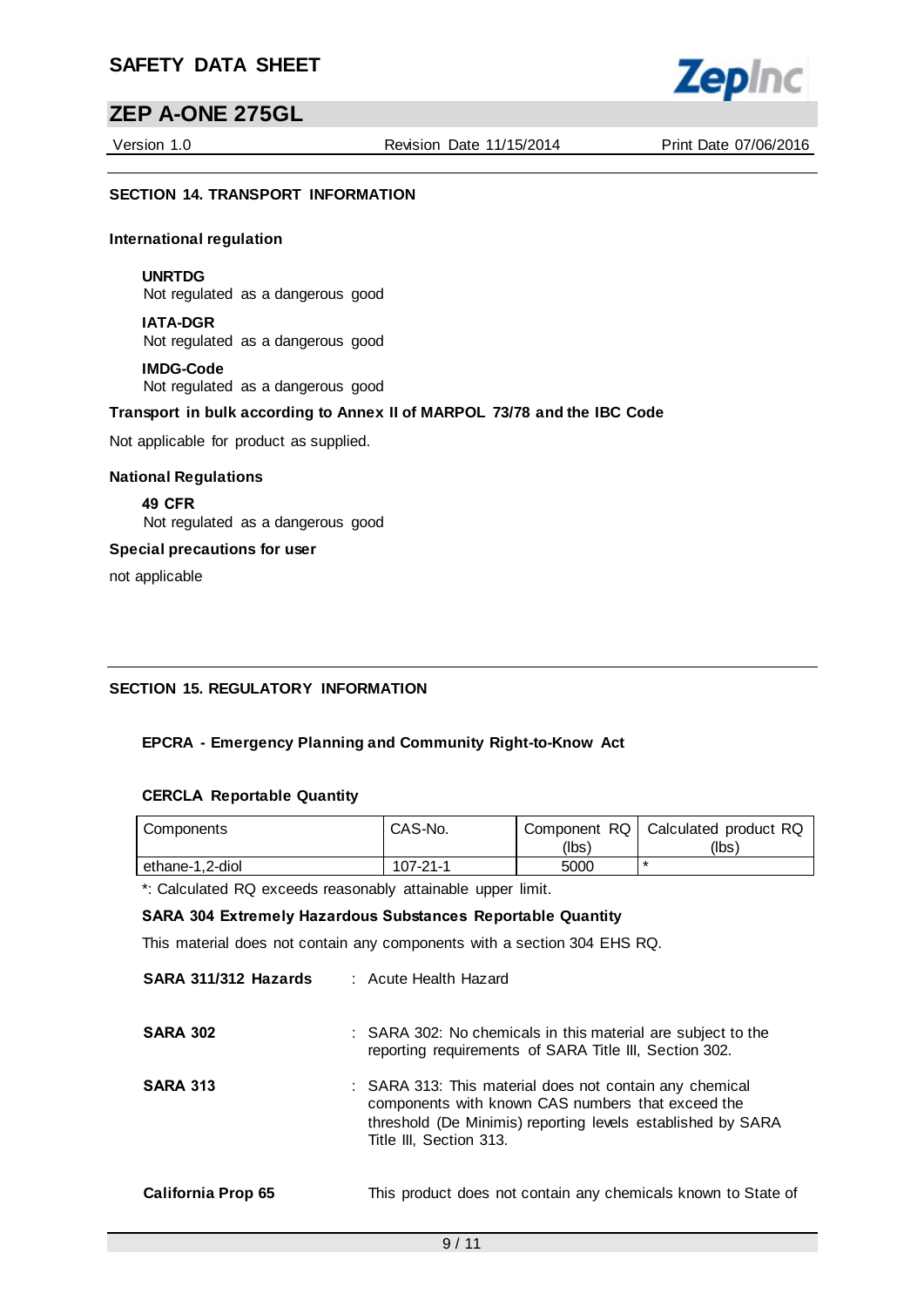

# **ZEP A-ONE 275GL**

| Version 1.0  | Revision Date 11/15/2014                                                                      | Print Date 07/06/2016 |
|--------------|-----------------------------------------------------------------------------------------------|-----------------------|
|              | California to cause cancer, birth defects, or any other<br>reproductive harm.                 |                       |
|              | The components of this product are reported in the following inventories:                     |                       |
| <b>TSCA</b>  | On TSCA Inventory                                                                             |                       |
| <b>DSL</b>   | This product contains one or several components that are not on the<br>Canadian DSL nor NDSL. |                       |
| <b>AICS</b>  | Not in compliance with the inventory                                                          |                       |
| <b>NZIOC</b> | Not in compliance with the inventory                                                          |                       |
| <b>PICCS</b> | Not in compliance with the inventory                                                          |                       |
| <b>IECSC</b> | Not in compliance with the inventory                                                          |                       |
|              | <b>Inventory Acronym and Validity Area Legend:</b>                                            |                       |
|              | AICS (Australia), DSL (Canada), IECSC (China), REACH (European Union), ENCS (Japan), ISHL     |                       |

(Japan), KECI (Korea), NZIoC (New Zealand), PICCS (Philippines), TSCA (USA)

#### **SECTION 16. OTHER INFORMATION**



#### OSHA GHS Label Information:

| Hazard pictograms        |                                                                                                                                                                                                                                                                                                                                                                                                                                                                                                                                                                                                                                                                                                                                                                                                                                                         |
|--------------------------|---------------------------------------------------------------------------------------------------------------------------------------------------------------------------------------------------------------------------------------------------------------------------------------------------------------------------------------------------------------------------------------------------------------------------------------------------------------------------------------------------------------------------------------------------------------------------------------------------------------------------------------------------------------------------------------------------------------------------------------------------------------------------------------------------------------------------------------------------------|
| Signal w ord             | Danger:                                                                                                                                                                                                                                                                                                                                                                                                                                                                                                                                                                                                                                                                                                                                                                                                                                                 |
| <b>Hazard statements</b> | Causes severe skin burns and eye damage.                                                                                                                                                                                                                                                                                                                                                                                                                                                                                                                                                                                                                                                                                                                                                                                                                |
| Precautionary statements |                                                                                                                                                                                                                                                                                                                                                                                                                                                                                                                                                                                                                                                                                                                                                                                                                                                         |
|                          | <b>Prevention:</b> Wash skin thoroughly after handling. Wear protective gloves/protective<br>clothing/eye protection/face protection.<br>Response: IF SWALLOWED: Rinse mouth. Do NOT induce vomiting. IF ON SKIN (or<br>hair): Remove/ Take off immediately all contaminated clothing. Rinse skin with water/<br>show er. IF INHALED: Remove victim to fresh air and keep at rest in a position<br>comfortable for breathing. Immediately call a POISON CENTER or doctor/physician. IF<br>IN EYES: Rinse cautiously with water for several minutes. Remove contact lenses, if<br>present and easy to do. Continue rinsing. Immediately call a POISON CENTER or<br>doctor/physician. Wash contaminated clothing before reuse.<br><b>Storage:</b> Store locked up.<br><b>Disposal:</b> Dispose of contents/container in accordance with local regulation. |